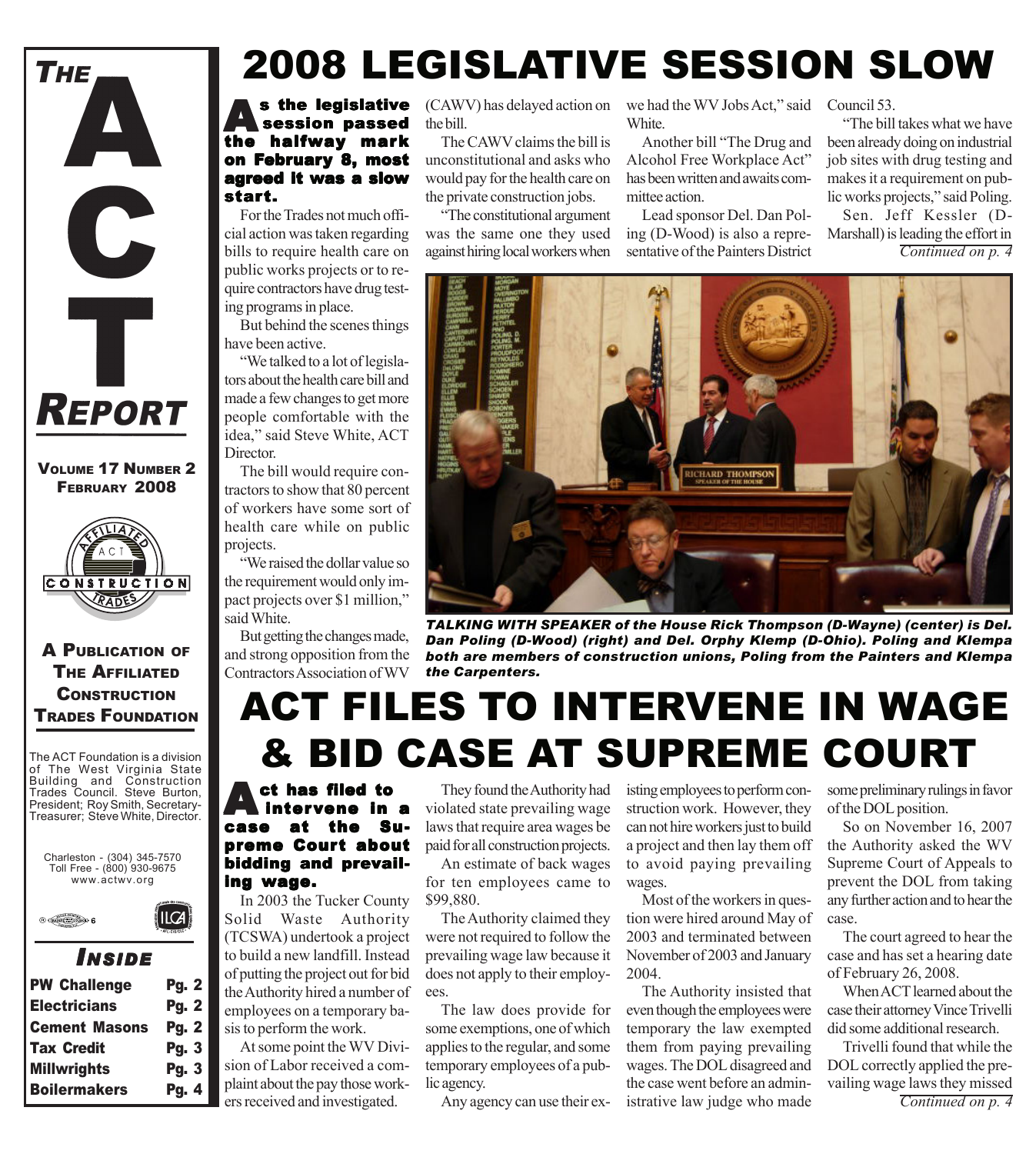# WV PREVAILING WAGE RATES CHALLENGED

#### complaint filed with the WV Division of Labor has resulted in wage cuts for construction workers in four counties.

Tom Acker, a Jesuit priest and executive director of an organization called Forward Southern West Virginia, filed the complaint with the DOL in a letter dated January 14.

Acker objected to the determination of prevailing wage rates for Ohio, Raleigh, Mingo and Fayette Counties.

Under state law when the prevailing wage rates are challenged new rates can not go into effect which means wage requirements for the four counties will be set back to 2007 levels.

four counties, new wage rates for the remaining counties are in effect.

According to Acker the setting of prevailing wage rates "appears to be an exercise shrouded in mystery."

Each year the WV DOL does an extensive mailing requesting wage rates from thousands of licensed contractors. In addition, labor organizations as allowed by law, are able to supply negotiated wage rates found in collective bargaining agreements.

"Our agreements show hundreds of companies paying thousands of workers a negotiated wage and benefit package, said Roy Smith, Secretary-Treasurer of the WV State Building Trades.

Because Acker only named has attacked prevailing wage This is not the first time Acker laws. Last year Acker led a challenge to a DOL determination that prevailing wage rates be paid on a downtown Beckley project.

Part of the funding came from the federal Housing and Urban Development agency without Davis-Bacon requirements.

Davis-Bacon is the federal prevailing wage law.

However the project used significant city and county funds which meant state prevailing wage law applied.

The city's challenge was dismissed in Kanawha County Circuit Court once, but was refiled and awaits a hearing.

In addition it appears that Acker may have violated federal rules on providing proper public notice for bids.

Last October ACT's Wayne Rebich noticed a newspaper ad

for a downtown Beckley construction project. Rebich recognized the location of the project as one Acker had been working on with Federal and local tax funds.

However the notice said nothing about prevailing wage or other federal and state requirements such as affirmative action and bonding.

At a pre-bid meeting Acker stated prevailing wage would be required but it was too late for

any bidders who cared.

ACT lawyers wrote to HUD complaining about the improper notice and HUD responded by directing the city to address the issue.

In the mean time Acker and the city of Beckley went ahead with the bid and got only one bidder.

"Acker's attack on workers is endless and from what we can tell he is entirely funded by our tax dollars," said Rebich.

### **ELECTRICIANS** LOCAL 596 **APPRENTICESHIP**

#### <sup>T</sup>he Clarksburg Joint Electrical Joint Electrical Apprenticeship Committee takes applications year round, but only on the first Tuesday of each month.

Those interested should go to the IBEW 596 Union Hall at 1001 North 12th Street in Clarksburg, WV between the hours of 9:00 am and 4:00 pm.

The five year program teaches all aspect of the electrical trade including general wiring for receptacles, switches, and breaker boxes, working with conduit, motor controls and fire alarms, and a complete understanding of all aspects of the trade.

Apprentices learn on the job under the supervision of journeymen and attend classes on Monday and Wednesday evenings.

Applicants must be at least 18 years old and have a high school degree or GED and show they have passed a full year of high school algebra, unless they have worked more than 4000 hours

specifically in the electrical construction trade.

Original transcripts or GED records will be required or acceptable documentation of electrical work experience.

Credit for military experience may be available if a DD-214 form is filed.

A drivers license is mandatory as well as a \$25 application fee.

In addition applicants must reside in Barbour, Doddridge, Harrison, Lewis, Marion, Monongalia, Pendleton, Pocahontas, Preston, Randolph, Taylor, Tucker or Upshur County.

Applicants who meet the basic requirements will be scheduled for an interview by the committee.

The recruitment, selection, employment, and training of apprentices shall be without discrimination because of race, color, religion, national origin, sex, or age.

For more information call Shelia Young at 866-622-0170, ext. 12.

# **CEMENT MASONS 887 SEEKING APPRENTICES**



We Accept Applications Monday-Friday Time: 8:30 a.m.-11:30 a.m. and 1:00 p.m.-3:30 p.m. Friday, February 22---Friday, February 29, 2008 Location: 3130 7<sup>th</sup> Avenue, Charleston, WV 304-744-8389

Minimum Qualifications to be considered for the Apprenticeship program:

- 1. You must be of Legal Working Age
- 2. You must have a High School Diploma or GED
- 3. You must take the TABE test at your local Work 4 WV Center
- 4. You must reside within the Jurisdiction of Local 887
- 5. You must have a valid Driver's License and Transportation

| Jurisdictional Counties in West Virginia: |                |                |               |                  |                 |
|-------------------------------------------|----------------|----------------|---------------|------------------|-----------------|
| Boone                                     | <b>Braxton</b> | Cabell         | Calhoun       | Clav             | Fayette         |
| Gilmer                                    | Greenbrier     | <b>Jackson</b> | Kanawha       | Lincoln          | Logan           |
| Mason                                     | McDowell       | Mercer         | Mingo         | Monroe           | <b>Nicholas</b> |
| Pleasants                                 | Putnam         | Raleigh        | Ritchie       | Roane            | <b>Summers</b>  |
| Tyler                                     | Wayne          | Wirt           | Wood          | Wyoming          |                 |
| Jurisdictional Counties in Virginia:      |                |                |               |                  |                 |
| Alleghany                                 | Augusta        | <b>Bath</b>    | Bedford       | <b>Botetourt</b> | Charlotte       |
| Craig                                     | Flovd          | Franklin       | Henry         | Highland         | Mecklenburg     |
| Montgomery<br>Rockbridge                  | Patrick        | Pittsylvania   | Prince Edward | Pulaski          | Roanoke         |

All Applications are received without regard to Race, Color, Religion, National Origin or Sex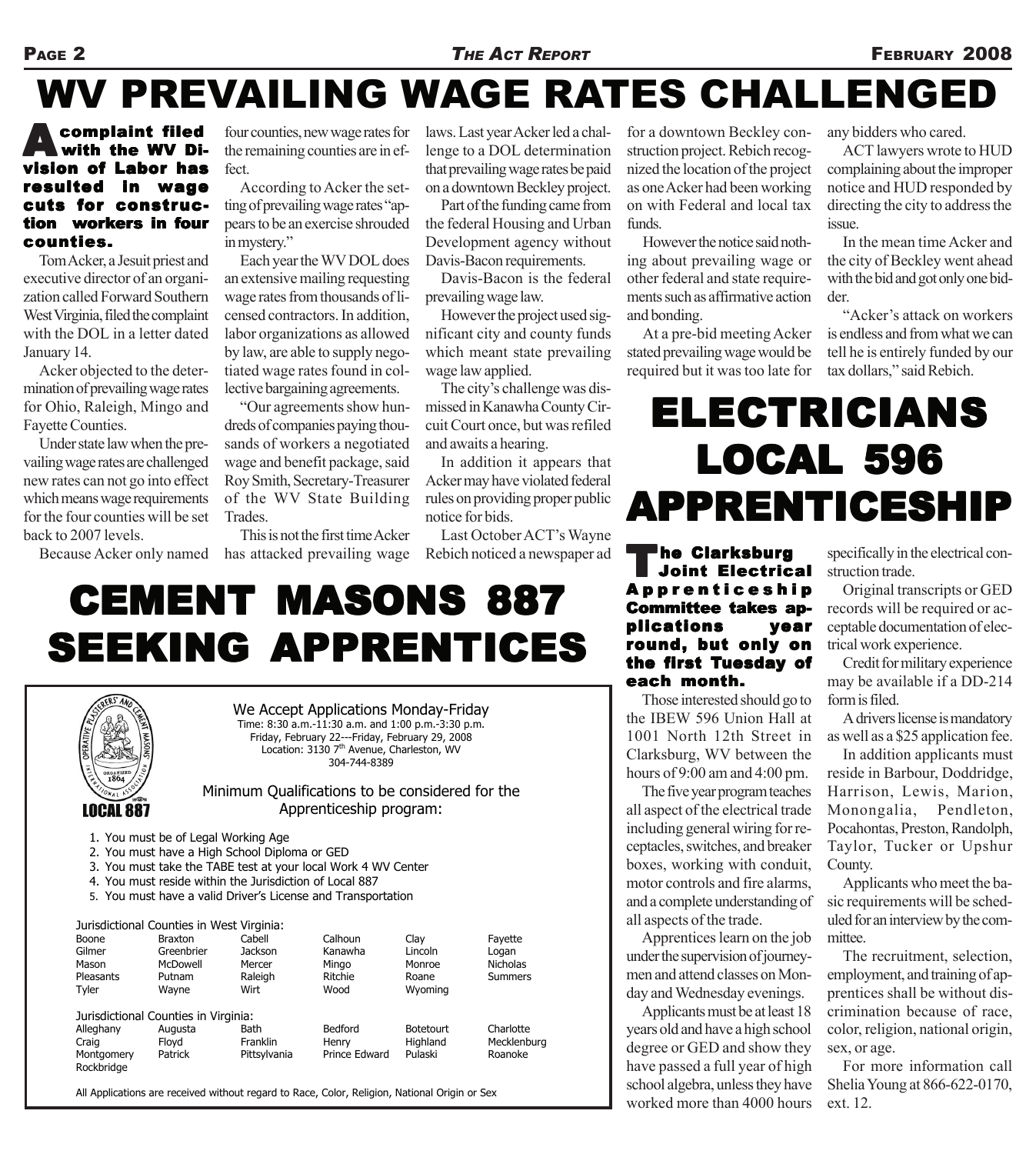### APPRENTICE TAX CREDIT

#### ) eginning the<br>) first of the <mark>year,</mark><br>ntractors using first of the year, contractors construction apprentices start earning a tax credit.

The one dollar per hour credit comes from a bill passed last year and sponsored by Del. Orphy Klempa, (D-Ohio).

Klempa is also a service representative of the Mid-Atlantic Regional Council of Carpenters.

Contractors can only take the credit if the apprentice they employ is registered in a program approved by the Federal Bureau of Apprenticeship and Training (BAT).

The credit can go as high as \$1000 per apprentice each year. So a company with five apprentices who each work 1000 hours in the year will be able to reduce their state taxes for 2008 by \$5,000.

In a recent meeting between Klempa and WV Tax Commissioner Chris Morris details of the reporting employers must do to claim the credit were worked out. "We want to make filing simple," said Morris.

He explained that a line will be added to the tax forms for the total credit, and a schedule will be created to attach details.

The schedule will list the apprentices name, identification, BAT registration number, and total hours worked for the year.

The tax credit must be applied against the business franchise tax, corporate net income tax, and personal tax, in that order. The credit can not be carried

over from year to year and the credit can never be more than the total taxes paid.

"The most important point is just calling someone an apprentice doesn't cut it," said Klempa. "They have to be indentured in a BAT program."

According to BAT records, there are approximately 1800 registered apprentices in West Virginia giving the credit a potential value to contractors of \$1.8 million per year.

"It's simple," said Klempa. "We want to encourage more employers to hire more apprentices which will mean more opportunities for young people to learn a trade."

#### **Apprentice Class Millwright Local<br>#1755 Joint Ap-**<br>renticeship and #1755 Joint Apprenticeship Training Committee will be recruiting a new class of Apprentices.

**New Millwright** 

The five year program includes paid on-the-job training as well as classroom instruction. In the training are courses in mathematics, welding, a working knowledge of hand tools, power tools, bench & machine tools, training in engineering principles, optical instruments, safety and blueprint reading.

Applications will be available as follows.

#### **Charleston** at

205A Tennessee Ave. Monday, March 3 9 AM - 4:30 PM Monday, March 10 1 PM - 7:00 PM **Bridgeport** at 609 Broadway Wednesday, March 5 9 AM - 4:30 PM Wednesday, March 12 1 PM - 7:00 PM

#### **Parkersburg** at

4600 Camden Ave. Friday, March 7 9 AM - 4:30 PM Friday, March 14 1 PM - 7:00 PM Applications may be picked up on the above dates, times and

#### You May Be Eligible for the Earned **Income Tax Credit (EITC)!**

- · Did you make less than \$40,000 last year?
- Do you know you could receive up to \$4,716 from the IRS?
- Are you between the ages of 25 and 65?
- . Do you know you can claim EITC for three years back?
- . Do you know FREE tax help is available?

Be sure to ask your tax preparer if you are eligible for EITC!

locations **ONLY** and in person. Applicants must be at least eighteen years of age, satisfy the Joint Committee that they have sufficient education to take the related instruction, be physically able to perform the work of the trade and have proof of residency within the jurisdiction of Local 1755, which includes the following counties in WV: Wetzel, Tyler, Pleasants, Wood, Wirt, Ritchie, Calhoun, Jackson, Roane, Monongalia, Preston, Taylor, Barbour, Harrison, Tucker, Lewis, Upshur, Gilmer, Webster, Marion, Doddridge, Mason, Putnam, Logan, Mingo, McDowell, Wyoming, Mercer, Summers, Monroe, Greenbrier, Raleigh, Fayette, Nicholas, Boone, Kanawha, Clay, Braxton, Pocahontas and Randolph; and in Ohio**:** Washington and Athens.

All applicants will be required to pass a qualifying math and mechanical aptitude test to be scheduled for an interview.

Applicants will be required to pass a physical examination, and a substance abuse test.

All applicants will be considered without regard to race, color, religion, national and ethnic origin or sex. For more information call Training Director Bill Boso at 422-7637.

#### **FREE Tax Preparation Available!** Volunteer Income Tax Assistance (VITA) sites are located throughout West Virginia

during tax season. Returns can be filed electronically and deposited into your bank account within 7 to 10 days at no charge.



For the location of a free tax preparation site near you, visit www.wveitc.com or Dial 2-1-1, your toll-free connection to community services in West Virginia

*Senator Jay Rockefeller Announces Re-Election Bid*



*SEN. JAY ROCKEFELLER (D-WV) (left) announced his re-election bid for U.S. Senate on Saturday, January 19 at four different locations in the state. Among those at the Charleston event were (from right) Roy Smith, State Building Trades and Ronnie Burdette and Tom Plymale of Operating Engineers Local 132.*